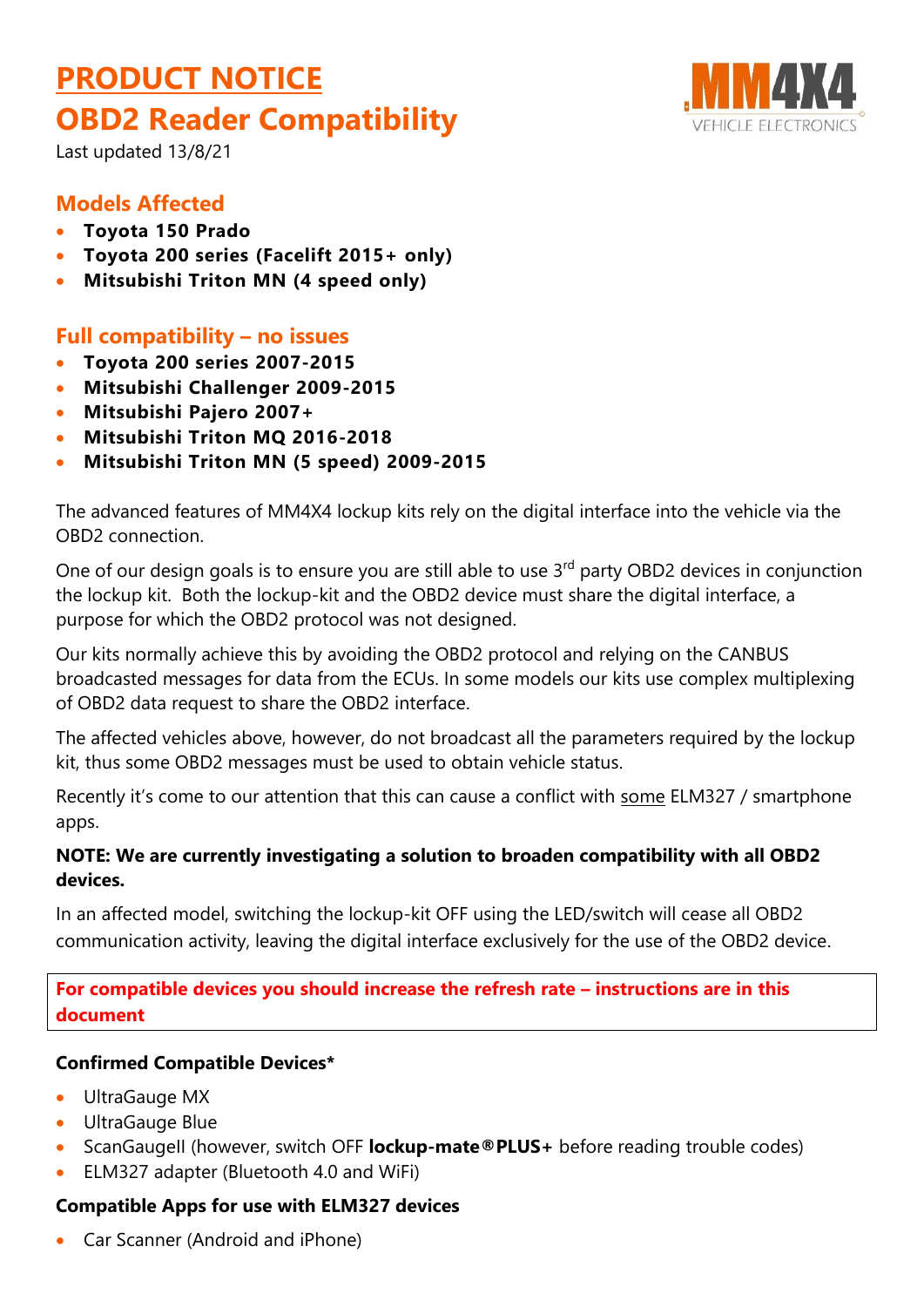- Dash Command (iPhone with WiFi)
- UltraGauge Blue (Android and iPhone)

#### **The following do not to work:**

- TorquePro (Car Scanner is a recommended alternative)
- **Auto Doctor**

Let us know if your app isn't listed and we can assess it.

#### **INSTRUCTIONS: Increasing the Refresh Rate**

Because the lockup kit synchronises with the OBD2 Reader, a fast refresh rate is recommended.

\* The refresh rate for the OBD2 reader should be set to the maximum setting as follows:

| $Menu->$ |  |  |  |
|----------|--|--|--|
|          |  |  |  |
|          |  |  |  |
|          |  |  |  |
|          |  |  |  |
|          |  |  |  |
|          |  |  |  |
|          |  |  |  |

OPTION Delay before sending data to ELM (ms) 40

OPTION Ping ECU when idle OFF (unticked)

#### **Scan Gauge<sup>II</sup>**

#### **Accessing the** <SCAN GAUGE) **Advanced Setup Options CTRIP** MORE) □ The Advanced Setup Options are located within the SETUP menu. To access the Advanced Setup Options screens, press the lower right function button next to MORE on the Home Screen. Next press the lower left Ô <DISPLAY FILLUP) Θ function button next to SETUP. <SETUP MORE) e Once on the Setup Screen, use the upper left or right function buttons to cycle through the available screens until the screen displays ADV SETTINGS. **DISTANCE** θ Press the lower right function button MILES next to EDIT to enter the Advanced  $\bullet$ ο Setup Options. AD<sub>V</sub> **SETTINGS** ◓ A EDIT) Click to access the **Advanced Setup Options**